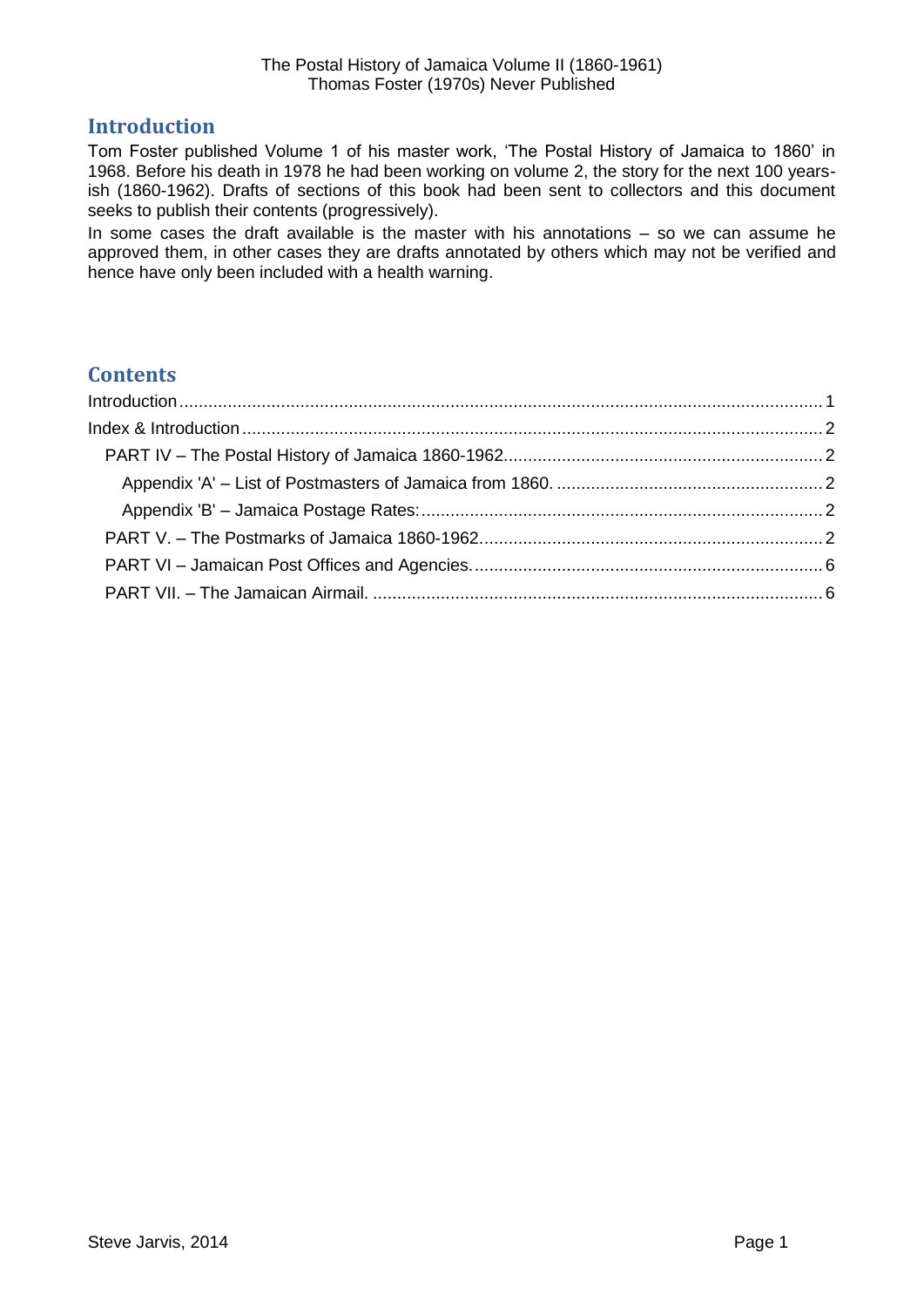## <span id="page-1-0"></span>**Index & Introduction**

A suggested working lay out of the proposed contents of a new work on Jamaican Philately and Postal History, which is intended to follow up and continue on Volume I - The Postal History, Pre-Stamp Postmarks and Use of Imperial Issues in Jamaica from 1660-1860. The typescript of Volume-I is shortly to be revised and brought right up-to-date to include much material that has been accumulating over the past three years. Comments and views on these matters would be greatly appreciated and duly acknowledged when and wherever necessary.

#### VOLUME II.

The Postal History, Postmarks, Post Offices and Agencies of Jamaica 1860—1961

### <span id="page-1-1"></span>**PART IV – The Postal History of Jamaica 1860-1962.**

It is hoped that this part will eventually worked-up to include various sections and chapters yet to be finally decided upon. Any, material in your possession which has a bearing on the subject - no matter how insignificant it .would seem - could prove very helpful.'

It will be necessary to include several appendices in this part, and the following tentative suggestions are not necessarily in the correct order.

#### <span id="page-1-2"></span>**Appendix 'A' – List of Postmasters of Jamaica from 1860.**

(I have a complete list of these officers together with all the relevant dates, but interesting details of their appointments would be of help).

#### <span id="page-1-3"></span>**Appendix 'B' – Jamaica Postage Rates:**

- a. Inland Postage Rates
- b. Packet Postage Rates from 1860
- c. Ship Letter Rates from 1860 -
- d. Overseas .Postage Rates.
- e. Air Mail Postage Rates
- f Military Forces. Postages and Rates.

### <span id="page-1-4"></span>**PART V. – The Postmarks of Jamaica 1860-1962.**

In this part I propose to give a full listing of all the Jamaican postmarks that I have recorded, and I have already done a great deal of work on this subject.

The text has been sub-divided into convenient sections, each of which deals with a specific type of postmark. These have been allotted distinctive designations and follow on from the types listed in Volume I.

| Link | Section |                                            | $r$ ype.    |
|------|---------|--------------------------------------------|-------------|
|      |         | The Obliterators                           |             |
|      |         | a, Kingston Obliterators                   |             |
|      |         | b. Post Town Obliterators                  |             |
|      | 2a      | The Squared Circle Postmarks of Post Towns | <b>PSQC</b> |
|      | 2a      | The Squared Circle Postmarks of PostTowns  | <b>PSQC</b> |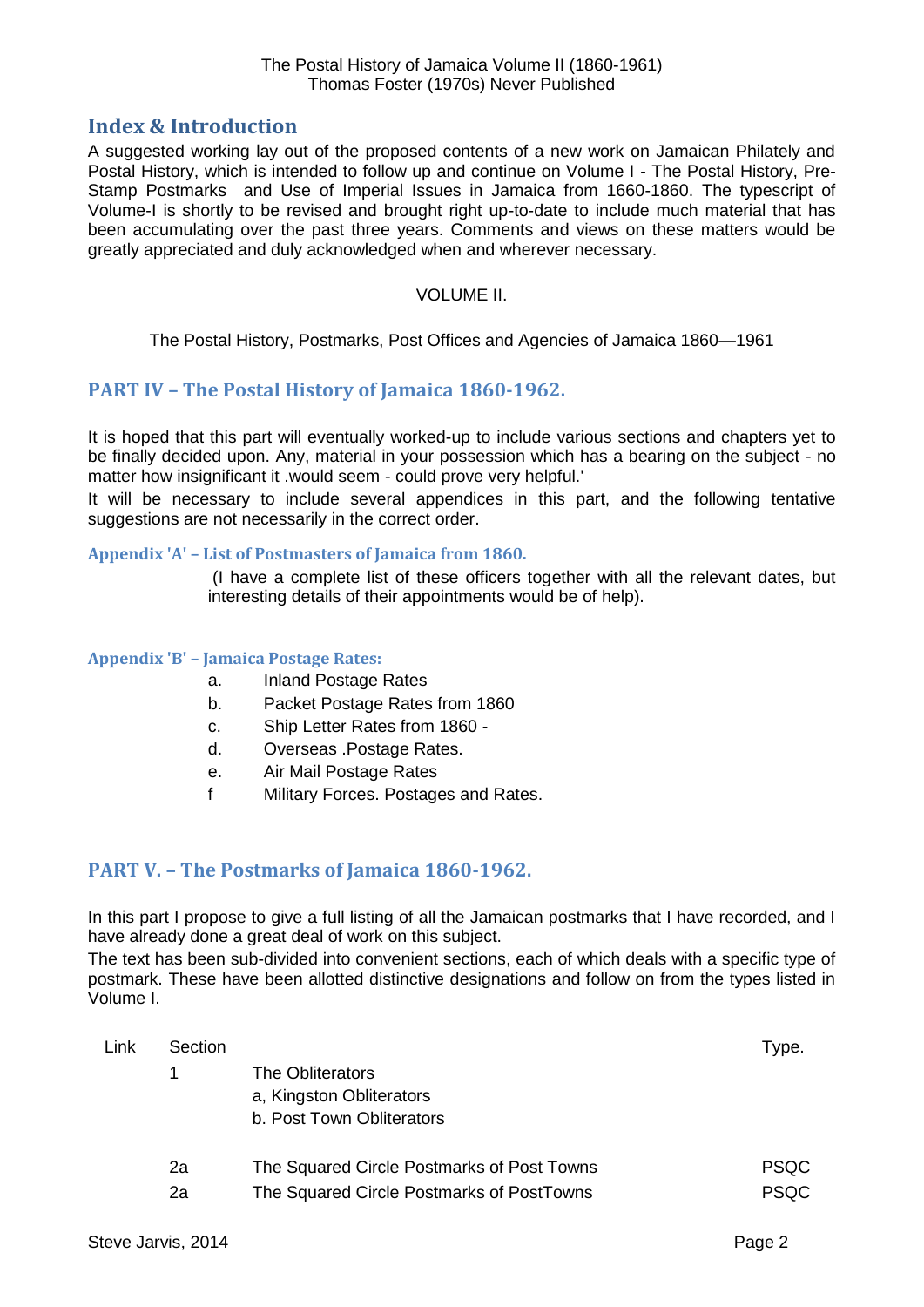|             |                           | The Postal History of Jamaica Volume II (1860-1961)<br>Thomas Foster (1970s) Never Published                                                                                                                      |                                                    |
|-------------|---------------------------|-------------------------------------------------------------------------------------------------------------------------------------------------------------------------------------------------------------------|----------------------------------------------------|
| Link        | Section<br>2 <sub>b</sub> | The Squared Circle Postmarks of Kingston                                                                                                                                                                          | Type.<br><b>KSQC</b>                               |
|             | 3                         | The Double-Circle Postmarks of Kingston                                                                                                                                                                           | <b>DCK</b>                                         |
|             | 4                         | The Double-Circle Postmarks of the Post Towns and the PPO<br>????                                                                                                                                                 | DC                                                 |
|             | 5                         | The Early Temporary Rubber Date-stamps<br>Mail Bag Leads                                                                                                                                                          | <b>TRD</b>                                         |
|             | 6                         | The 'Birmingham' Postmarks                                                                                                                                                                                        | B                                                  |
|             | $\overline{7}$            | The New Birmingham' Postmarks                                                                                                                                                                                     | <b>NB</b>                                          |
|             | 8                         | The Oval Date-stamps wrongly inscribed 'Registered'                                                                                                                                                               | OV                                                 |
|             | 9                         | The Modern Single Ring Postmarks<br>a. Permanent Single Ring Postmarks<br>b. Skeleton Single Ring Postmarks                                                                                                       | <b>SC</b><br><b>SK</b>                             |
|             | 10                        | The Modern Temporary Rubber Date-stamps (Continued from<br>Section 5)                                                                                                                                             | <b>TRD</b>                                         |
|             | 11                        | The Automatic Letter Cancelling Machines<br>Kingston<br>a.<br>i. Automatic Lachine Daters<br>ii. Automatic Machine Cancellers<br>iii. Automatic Machine Markings - Miscellaneous<br>iv. Automatic Machine Slogans | <b>KAMD</b><br><b>KAMC</b><br>KAM-M<br><b>KAMS</b> |
|             |                           | The Post Towns<br>b.<br>i. Automatic Machine Daters<br>ii. Automatic Machine Cancellers<br>iii. Automatic Machine Slogans                                                                                         | <b>PAMD</b><br><b>PAMC</b><br><b>PAMS</b>          |
|             | 12                        | <b>Street Letter Box Postmarks</b><br>Kingston<br>a.<br>The Post Towns<br>b.                                                                                                                                      | <b>SLB</b>                                         |
| Link        | 13                        | Railway Station Markings and T.P.O. Date-stamps<br><b>Railway Station Markings</b><br>a.<br>Railway T.P.O.'s<br>b.<br>Highway T.P.O.'s<br>c.                                                                      | S<br><b>RTPO</b><br><b>HTPO</b>                    |
| <b>Link</b> | 14                        | The Modern Paid Markings (Continued, from Volume I)                                                                                                                                                               | <b>PD</b>                                          |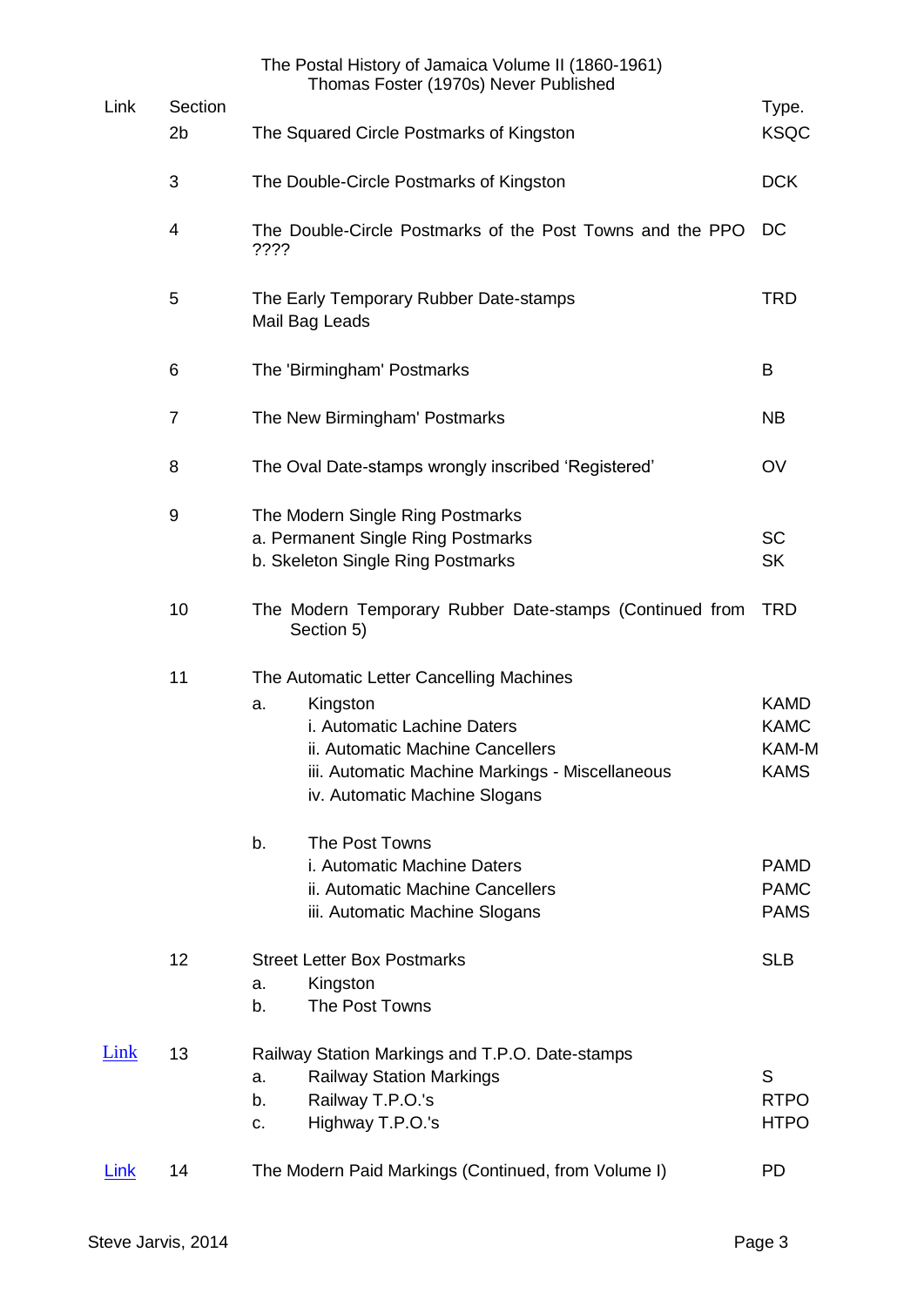|      |         | The Postal History of Jamaica Volume II (1860-1961)<br>Thomas Foster (1970s) Never Published                                                                                                                                                                                                                                                                                                                                           |                                           |           |
|------|---------|----------------------------------------------------------------------------------------------------------------------------------------------------------------------------------------------------------------------------------------------------------------------------------------------------------------------------------------------------------------------------------------------------------------------------------------|-------------------------------------------|-----------|
| Link | Section |                                                                                                                                                                                                                                                                                                                                                                                                                                        | Type.                                     |           |
|      | 15      | <b>Registration Postmarks and. Markings</b><br><b>Kingston Registration Postmarks</b><br>a.<br><b>Kingston Registration Markings</b><br>b.<br><b>Post Town Registration Postmarks</b><br>c.<br>Post Town Registration Markings<br>d.                                                                                                                                                                                                   | R<br><b>RM</b><br><b>PR</b><br><b>PRM</b> |           |
|      |         | <b>Acknowledgement of Receipt Markings</b><br>е.<br><b>Registration Labels</b><br>f.                                                                                                                                                                                                                                                                                                                                                   | <b>AR</b><br><b>RLS</b><br><b>RLC</b>     | <b>or</b> |
|      | 16      | <b>Paquebot Markings</b>                                                                                                                                                                                                                                                                                                                                                                                                               | <b>PAQ</b>                                |           |
| Link | 17      | <b>Parcel Post Office Markings</b><br>a. Parcel Postmarks<br>b. Cash On Delivery date-stamps                                                                                                                                                                                                                                                                                                                                           | <b>PPO</b><br>COD                         |           |
|      | 18      | <b>Air Mail Services</b><br>Air mail Carriers<br>a.<br><b>Air Mail Postmarks</b><br>b.<br>Air Mail Instructional Markings<br>c.                                                                                                                                                                                                                                                                                                        | A<br><b>AIM</b>                           |           |
|      | 19      | Exhibition & Special Event Postmarks, Official Commemorative<br>Envelopes<br>First Day of Issue Covers<br>a                                                                                                                                                                                                                                                                                                                            | <b>EXP</b><br><b>EXC</b>                  |           |
|      | 20      | The Modern "FREE Markings (Continued from Volume I)                                                                                                                                                                                                                                                                                                                                                                                    | <b>FR</b>                                 |           |
|      | 21      | The Modern "TOO LATE" Markings (Continued from Volume I)                                                                                                                                                                                                                                                                                                                                                                               | TL                                        |           |
|      | 22      | The Modern "UNCLAIMED" Markings (Continued from Volume<br>I) including<br>Unclaimed<br>a.<br><b>Returned Letter Branch</b><br>b.<br><b>Returned To Sender</b><br>C.<br>Record Office.<br>d.<br><b>Insufficient Postal Address</b><br>е.<br>f.<br>Unknown<br><b>Returned For Better Direction</b><br>g.<br><b>Returned For Postal Address</b><br>h.<br>i.<br>Multiple Purpose -Markings<br>Left The Island<br>j.<br>and several others, | UN                                        |           |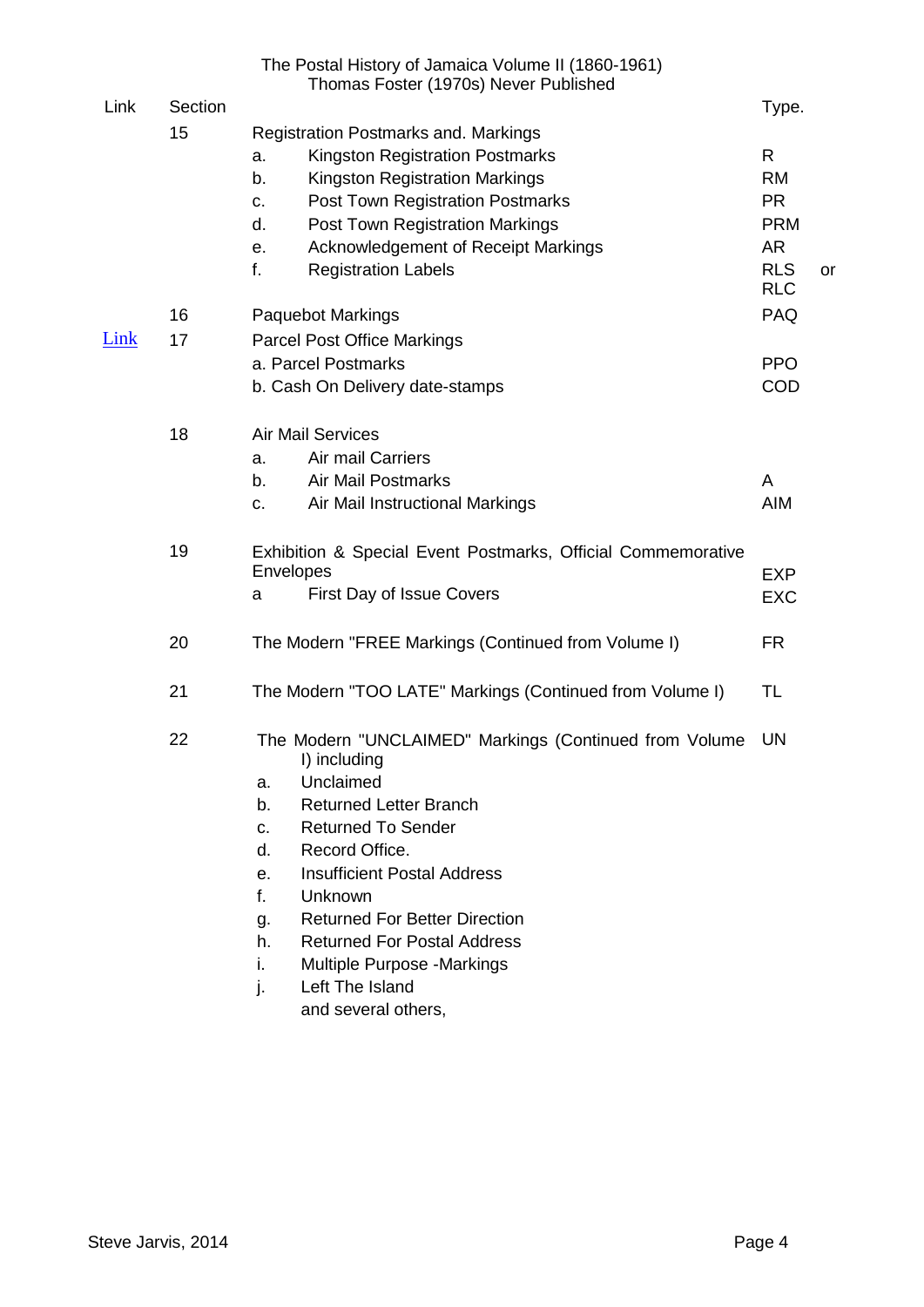|      |         | The Postal History of Jamaica Volume II (1860-1961)<br>Thomas Foster (1970s) Never Published                                                                                                                                                                                                                                                                                                                                       |                                    |
|------|---------|------------------------------------------------------------------------------------------------------------------------------------------------------------------------------------------------------------------------------------------------------------------------------------------------------------------------------------------------------------------------------------------------------------------------------------|------------------------------------|
| Link | Section |                                                                                                                                                                                                                                                                                                                                                                                                                                    | Type.                              |
| Link | 23      | The Modern "UNPAID" and "TAX" Markings (Continued from<br>Volume I) including:<br>Insufficiently Paid<br>a.<br>Insufficiently Paid For Transmission By Air Mail<br>b.<br><b>Insufficiently Prepaid</b><br>c.<br>'T' Markings - 10c, 20c and 30c etc<br>d.<br>Stamp removed before receipt at the G.P.O.<br>е.<br>and several others                                                                                                | D                                  |
|      | 24      | The Modern 'TRANSIT' and Instructional Markings (Continued TR<br>from Volume I)<br>Received Open At G.P.O.<br>a.<br>Mailed Out Of Course<br>b.<br>Missent To Jamaica B.W.I. (modern)<br>c.<br>d:<br>'A.O.' Markins.<br>(Shat are these for should they be<br>in this section or in the Air Mail Section.<br>Inadmissable Through The. Post<br>е.<br>f.<br>Refused<br>Delayed Through Incomplete Address<br>g.<br>and several more. |                                    |
|      | 25      | <b>Military Postmarks and Handstamps</b>                                                                                                                                                                                                                                                                                                                                                                                           |                                    |
|      |         | <b>Royal Navy</b><br>a<br><i>i</i> Postmarks (if any exist)<br>ii Unit Handstamps<br>iii Censor Markings<br>iv Fleet Air Arm                                                                                                                                                                                                                                                                                                       | M-RN<br>M-RNU<br>M-RNC<br>M-FAM    |
|      |         | b<br><b>British Army</b><br><i>i</i> Army and Garrison Post Office date-stamps<br>ii Army Unit Handstamps<br>iii POW, Internment Camp Markings<br>iv Army Censor Markings                                                                                                                                                                                                                                                          | M-A<br>M-AU<br>M-POWE<br>M-AC      |
|      |         | Royal Air Force<br>С<br><i>i</i> Postmarks<br>ii. R.A.F. Unit Handstamps<br>iii R.A.F. Censor Markings                                                                                                                                                                                                                                                                                                                             | M-RAF<br><b>M-RAFU</b><br>M-RAFC   |
|      |         | Canadian Army<br>d<br>i 'Y' Force and Canadian Army Censor Markings<br>ii. Canadian Army Unit Handstamps                                                                                                                                                                                                                                                                                                                           | M-CA<br>M-CAU                      |
|      |         | <b>United States Armed Forces</b><br>е.<br>i. U.S. Naval Facility at Portland Bight<br>ii Naval and Marine Censor Marks<br>iii US Army Base at Vernham Field and Fort Simonds<br>iv US Army Censor Markings                                                                                                                                                                                                                        | M-USN<br>M-USNC<br>M-USA<br>M-USAC |